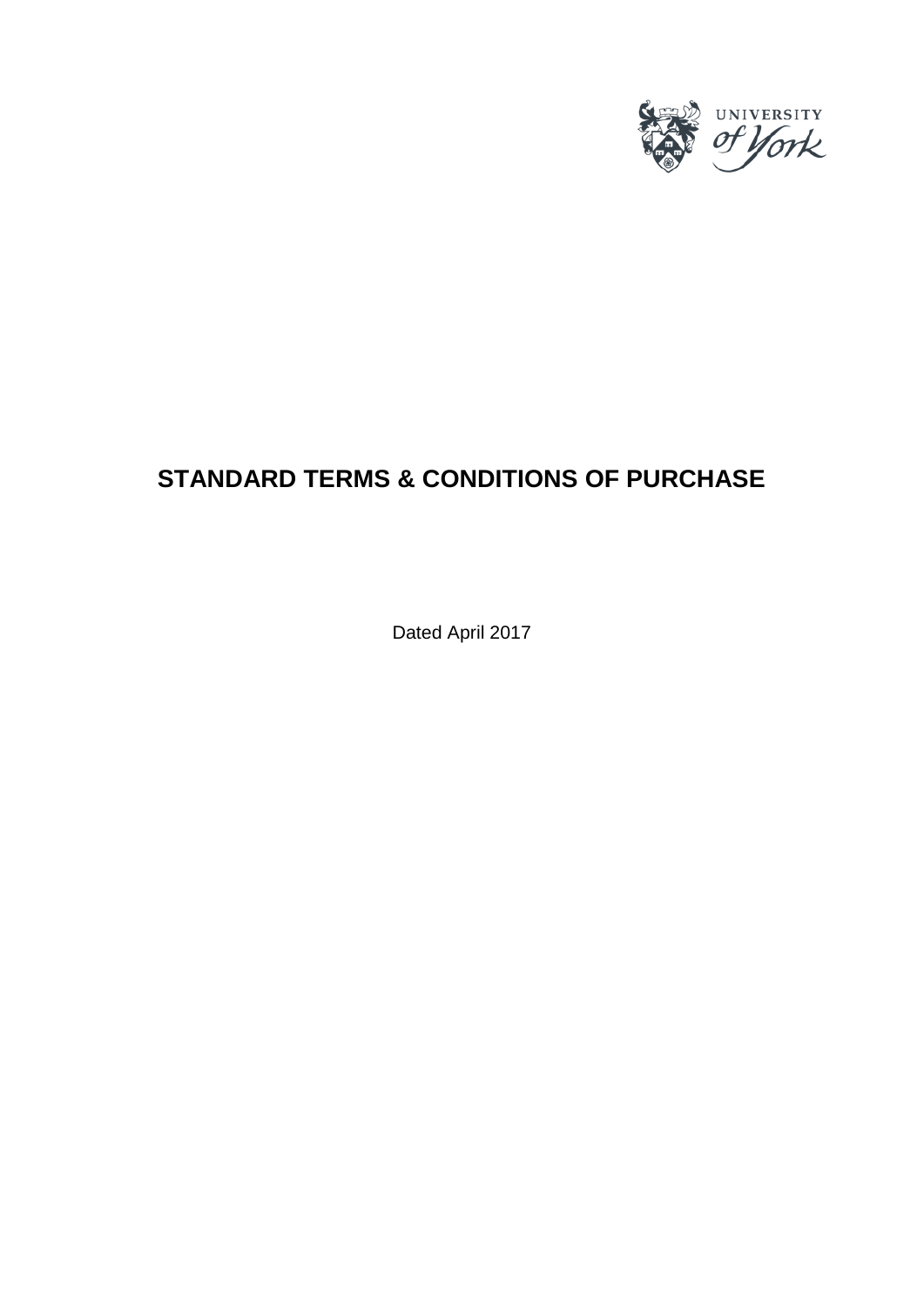# **UNIVERSITY OF YORK ("the University")**

# **Terms and conditions of purchase**

We, the University, only purchase goods, rights and services ("Deliverables") on these terms and conditions ("the Terms"). If you accept our order it will be on these Terms and no other standard terms. If you act in a manner calculated to appear as an acceptance of our order, *that will act as an acceptance* and you will be bound by our Terms, regardless of any inconsistency in your own small print. If you wish to reject our order and make a counter-offer you MUST therefore reply to our order in words explicitly and clearly indicating *rejection*. Equally, if you make a counter-offer which is not clearly labelled as such (or as a rejection of our order) no subsequent behaviour of ours, in accepting Performance, can be taken to imply any acceptance by us of that counter-offer. These Terms can only be changed, or other terms agreed, in written correspondence signed by a director or other senior officer of the University. These Terms are important and should be studied carefully.

#### **1 The Contract**

- 1.1 Our contract with you, our supplier, will comprise our express written order, these Terms, anything else we expressly agree under section 1.2, any content imposed by law, but nothing else.
- 1.2 If you want us to accept a term of yours, or accept a particular responsibility, or if you wish to rely on a representation we have made, you must therefore obtain our express agreement to that. *That means express written agreement, signed by a director or other senior officer of the University and referring expressly to these Terms.* We will deal with you in reliance on these Terms, so be aware that our acceptance of contractual performance by you does *not* imply acceptance of any terms that are different to our Terms. You must indemnify us against any consequence of your seeking to rely on any contractual terms, or any statement, understanding or representation which is not contractually agreed as set out in this section 1. For purposes of this section, written agreement can be communicated by pre-paid post, fax or e-mail, save that we never accept small print terms communicated by fax, on grounds of uncertain legibility.
- 1.3 If any of the terms of the contract conflict with or contradict each other those terms will over-ride each other in the following order of priority: (1) any express written agreement from us; (2) our order; (3) these Terms.
- 1.4 We are not contractually bound until we place a formal order and then only to the extent of the issues specifically covered by that order or in writing signed by a director. We will only be contractually bound to you when you accept our order with a formal order acknowledgement in writing or (if later) when we accept Performance by you (see below).

# 2 **Price**

- 2.1 The price of the Deliverables will be as stated in our order and, unless otherwise stated, will be:
	- 2.1.1 exclusive of any applicable VAT (which will be payable by us subject to receipt of a valid VAT invoice);
	- 2.1.2 inclusive of all charges for packaging, packing, shipping, carriage, insurance and delivery, commissioning or performance of Deliverables to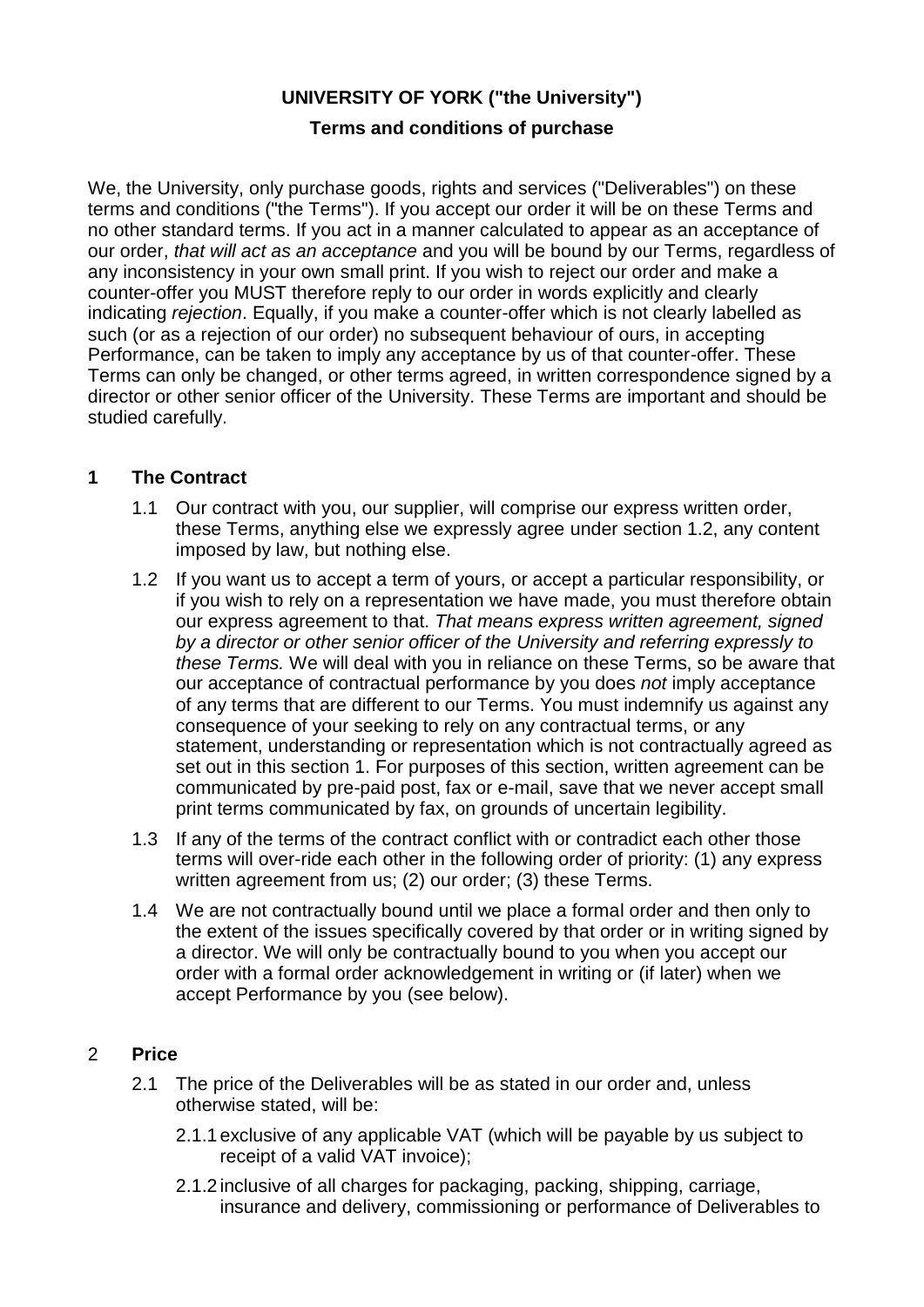or at the delivery address, and of any duties or levies other than VAT;

- 2.1.3 payable in pounds sterling; and
- 2.1.4 fixed for the duration of the Contract.
- 2.2 We will be entitled to any discount for prompt payment, bulk purchase or the like normally granted by you in comparable circumstances.
- 2.3 If we will be reliant on you for any supplies of maintenance, training, spare parts, consumables or other goods, rights or services to benefit fully from the Deliverables ("Follow-on Deliverables") then you will provide those Follow-on Deliverables or procure them to be provided, for at least 36 months following full Performance, at fair and reasonable prices which take no advantage of our dependence on you for their supply.

#### **3 Payment**

- 3.1 Invoices for the Deliverables may be sent to us on, or after, completion of Performance (as defined in section 4.1). Each invoice must quote the number of our order. No sum may be invoiced more than six months after performance.
- 3.2 Unless otherwise stated in the order, we will pay the contract price within 30 days of receipt of a valid invoice.
- 3.3 We will be entitled to set off against the price any money owed to us by you.

#### **4 Specifications**

- 4.1 If we order *goods*, then unless otherwise stated the order is deemed to include the supply of all relevant documentation and certification, and of any commissioning of those goods, necessary to enable the University to use them for their intended purposes. If we order *services* then, unless otherwise stated, our order includes the complete performance of those services including any employee instruction, manuals, explanations or certifications necessary to enable the University to benefit from them for their intended purposes. If we order goods or services then, unless otherwise stated, our order includes any *legal rights* necessary to use those goods or services for their intended purposes. As for those intended purposes, see section 6.3. References in these Terms to "Performance" are to complete performance of all your contract obligations as described in these Terms.
- 4.2 The quantity, quality and description of Deliverables will be as specified in our order and these Terms or as agreed by us in writing, subject to which then in full accordance with your representations (see section 6.1).
- 4.3 You have sole responsibility for complying with all applicable regulations and other legal and regulatory requirements concerning performance of the contract, and for ensuring that we can, in compliance likewise, fully utilise the Deliverables for their intended purposes. As a public body, we particularly require compliance with all relevant anti-discrimination legislation.
- 4.4 We will be allowed to inspect any contract goods during (and your premises for) manufacture and storage so long as we request an inspection by reasonable notice. If, as a result of the inspection, we are not satisfied that the quality of the goods or the standards of their manufacture, storage or handling conforms with the contract, you will take such steps as are necessary to ensure compliance. If, after that, we are still not satisfied we can cancel the contract without penalty.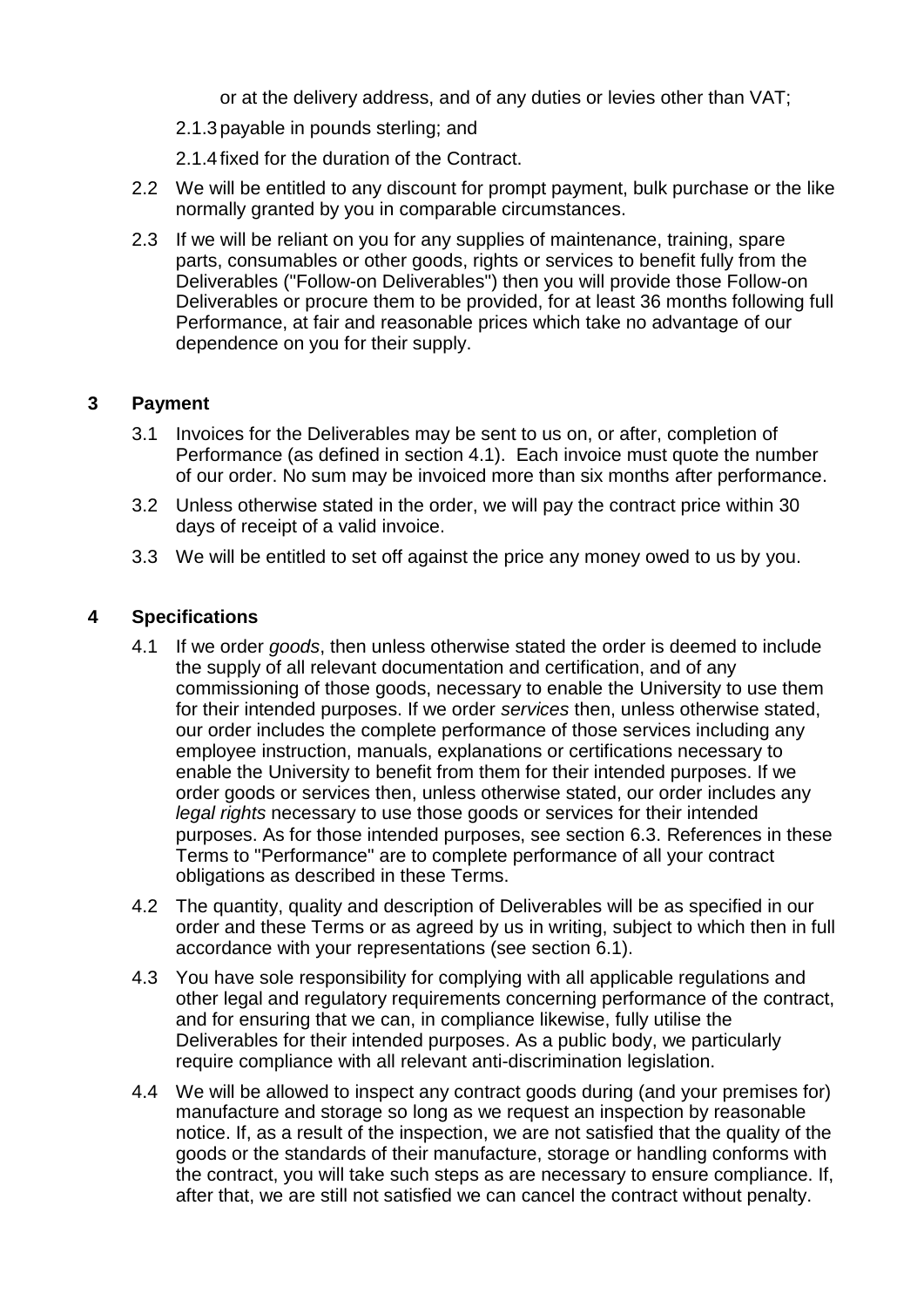- 4.5 If, before Performance has occurred in the relevant respect, we notify you in writing of any change in desired specification (including as to quality and time frame) you will respond as follows. We appreciate that a change may affect the contract price, or may even be unachievable. If the change would *reduce your costs*, the contract price will reduce to fairly reflect that saving. If the change would *increase your costs* you may notify us promptly, in writing, of a proposed revision of the contract price fairly and proportionately reflecting any unavoidable such increased cost: you and we will then use our reasonable efforts to agree the revised terms in full, including as to price, pending which the contract variation will not take effect. If the change would for any reason be *unachievable* you may notify us of that promptly and in writing, with reasons: again, both parties will then use reasonable efforts to reach a mutually acceptable contract variation. Failing notice under one of the two preceding sentences our proposed change will be deemed to have been accepted, and the contract will be deemed to have been varied with immediate effect to reflect the requested specification change with no price increase. What amounts to "prompt" notice for this purpose will depend on feasibility for you and urgency for us, but not in any case later than 48 hours (excluding hours of days which are Saturdays, Sundays or are recognised bank holidays in England) from our notice of proposed change. In no event, agreed or not, will we be liable to you in respect of any contract variation for more than a reasonable and proportionate reflection of such increased costs as you could not reasonably have been expected to avoid. The contract price will not in any circumstance increase except with our express written agreement under, or referring explicitly to, this sub-section.
- 4.6 To protect our business we may need, sometimes urgently, information as to precisely how Deliverables were performed, and as to all relevant activities of any suppliers or sub-contractors of yours. You will meet any such reasonable request as soon as reasonably possible, and will keep records adequate for that purpose for at least two years after completion of Performance. Without limitation, these records must provide full traceability for all goods comprised in, or used in making, any contract goods which are in any respect safety-critical. They must also demonstrate compliance of the contract work with all legal or regulatory requirements (including anti-discrimination legislation) and with all contractually binding quality and Performance standards.
- 4.7 You will comply with any reasonable requirements we may have as regards the packaging and packing of any contract goods, and as to information to be displayed on packaging or included on dispatch documentation and bills of lading. Subject to that, you will ensure that all packaging, packing, labelling and documentation is such as to ensure full compliance with legal requirements throughout the scheduled delivery process.

# **5 Delivery and risk**

- 5.1 Any goods will be delivered to, and any services performed at, the address and on the date stated in the order, or else under section 5.2, during usual business hours. If no address is specified, then delivery will be at our usual or main UK premises.
- 5.2 If we specify the date or delivery address after ordering, we will give you reasonable notice of the details. Failing a date, supply will be as soon as reasonably possible.
- 5.3 The date of delivery of any goods or rights, and the performance of any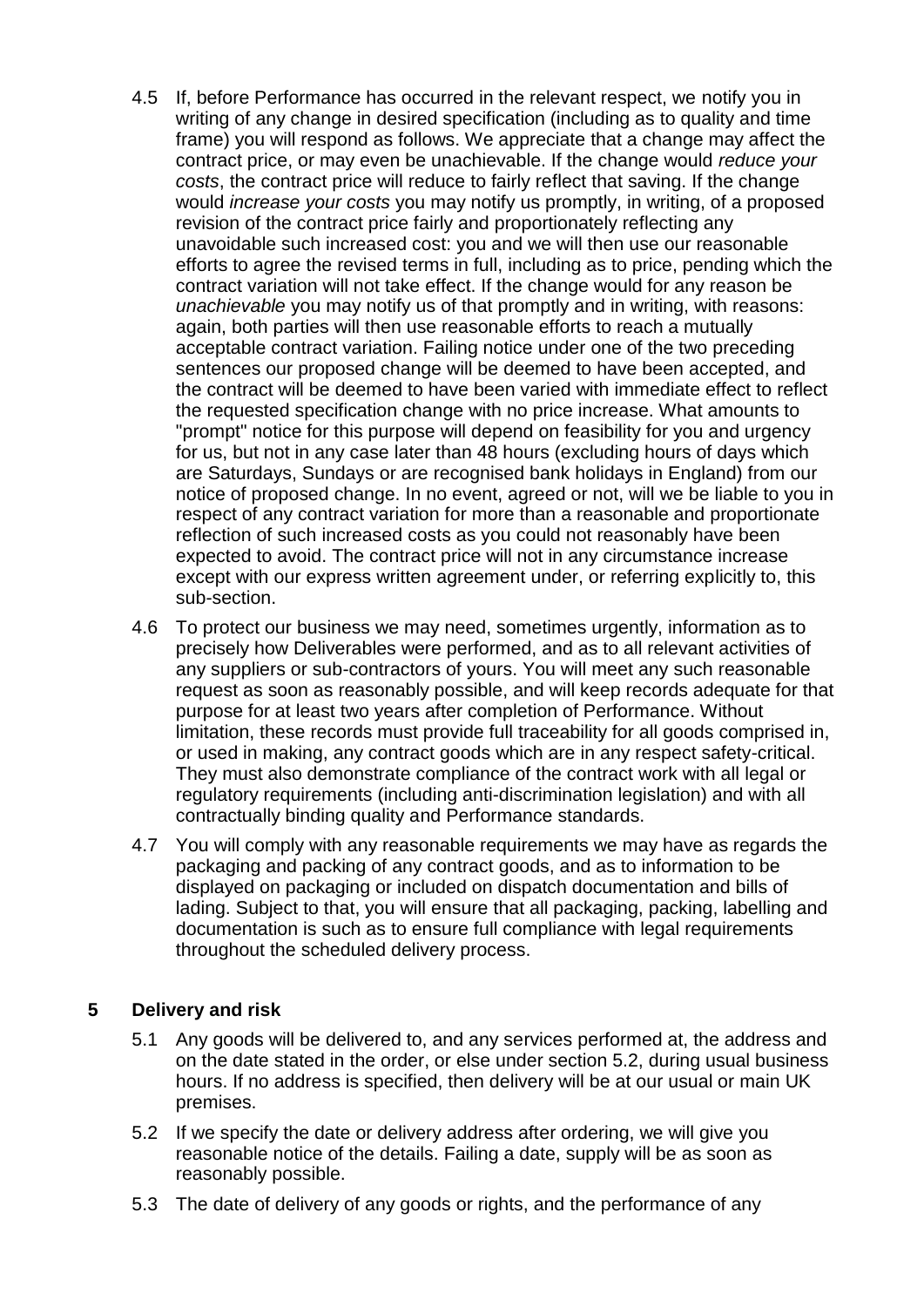services, will be of the essence of this contract.

- 5.4 A packing note quoting the number of the order must accompany each delivery or consignment of goods and must be displayed prominently.
- 5.5 Where Deliverables are to be supplied in instalments, the contract is still to be treated as a single contract. If you fail to deliver or perform any instalment we may treat the whole contract as repudiated.
- 5.6 We may reject any Deliverables which are not fully in accordance with the contract. Acceptance does not occur until we have had a reasonable time to inspect or consider the relevant Deliverables following supply and, in the case of latent defect, a reasonable time after the defect becomes apparent.
- 5.7 We will not be bound to return to you any packaging or packing material, but if any relevant requirement for packaging recycling applies, you will take materials back free of charge on request.
- 5.8 Risk of damage to or loss of any goods passes to us on delivery.
- 5.9 Property and ownership of any goods will pass to us on delivery unless we have paid in whole or in part for the goods in advance. In that case it will pass to us as soon as the goods have (or, if goods are being assembled for us, each successive component of the goods has) been appropriated to the contract.
- 5.10 If we supply any articles to you, e.g. for modification or copying, they stay our property at all times. Those articles must be kept confidential and secure and we can enter your premises at any time on reasonable notice to check that this is so. While those articles are in your custody you must not use them, copy them or disseminate them, electronically or otherwise, except in the performance of our contract. We retain copyright and any other available intellectual property rights in any plans, design drawings, computer programs, compilations of data, specifications or the like which we supply to you. You must indemnify us against any loss caused to us, and account to us for any profit which you make, through breach of this provision.
- 5.11 If any Performance occurs on our premises this sub-section will apply. You will ensure that best industry standards are adopted for the health and safety both of your personnel and of any other individuals affected by your actions. We may refuse or terminate access to any individual whom we reasonably consider undesirable to have on our premises. Your personnel must, while on our premises, comply with our reasonable requirements as to security, health and safety routines, times and areas of access, and otherwise. You will be responsible to us on a full indemnity basis for all damage and injury caused by your staff. You may replace your personnel with individuals who are equally skilled, qualified, security cleared (where relevant) and able to perform the services (as defined in section 4.1).
- 5.12 If the contract terms refer to terms such as F.O.B and C. & F. which bear defined meanings in the current edition of Incoterms, those defined meanings will apply unless expressly stated otherwise.
- 5.13 Any goods provided by us to you on a free issue basis will remain our absolute property throughout, and will be at your risk while the goods are, or are supposed to be, in your possession. You are not to part with possession (save to us) unless with our express prior consent.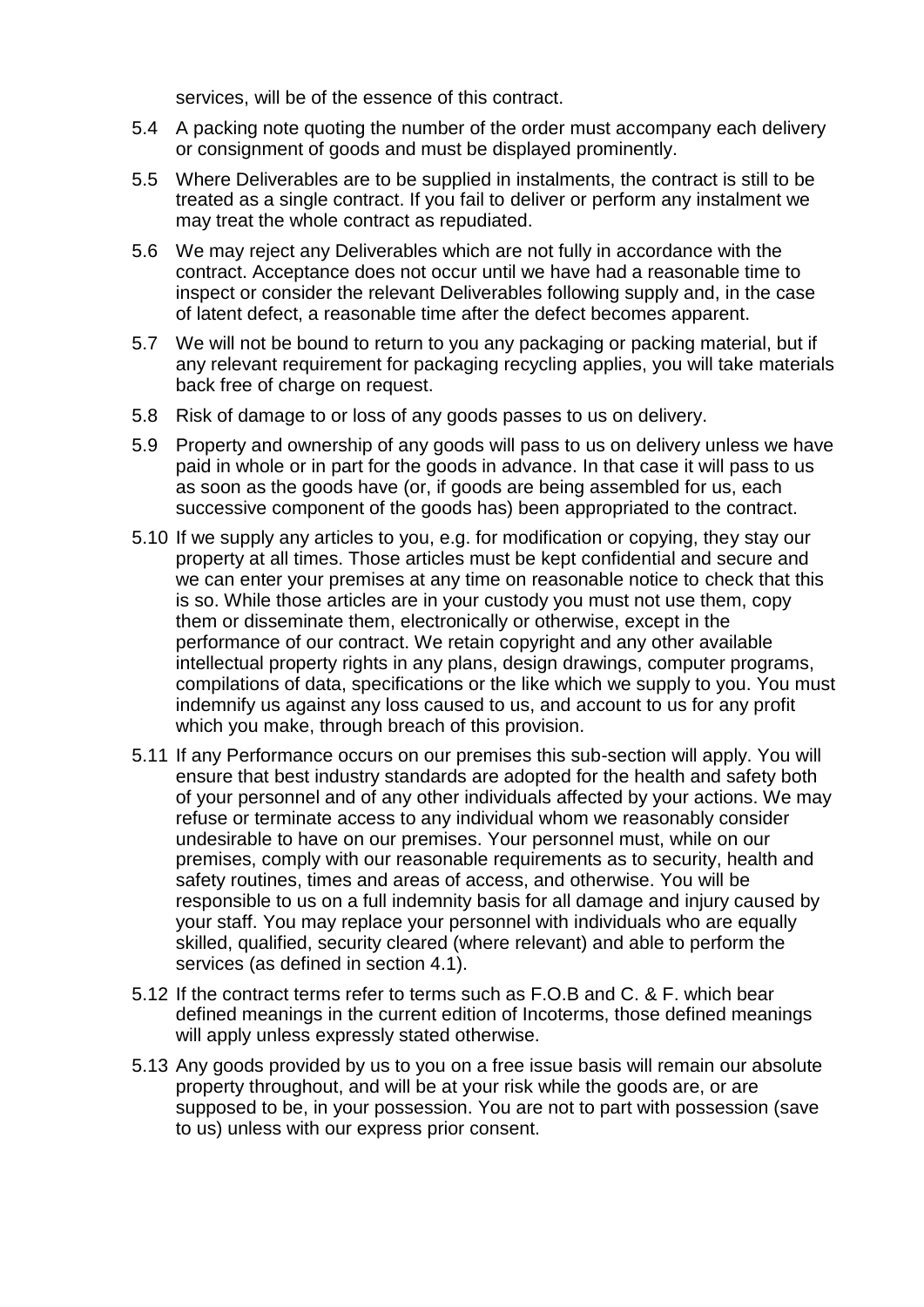#### **6 Warranties and liability**

- 6.1 You promise that:
	- 6.1.1 the quantity, quality, description and specification for the Deliverables will be those set out in our order, apart from which then of the best standards reasonably to be expected in the market for that kind of Deliverable; and
	- 6.1.2 any goods will be free from defects in materials and workmanship; and
	- 6.1.3 any Deliverables will comply with all statutory requirements and regulations, and with all normally applicable quality standards, relating to their sale or supply; and
	- 6.1.4 all claims made by you about any Deliverables, and all apparently serious claims together with other claims that can be reasonably expected to be taken as serious claims in your advertising and promotional material, are correct and can be relied upon; and
	- 6.1.5 any services will be performed by appropriately qualified and trained personnel; and
	- 6.1.6 neither the sale and supply of any Deliverable, nor its proper use by us for an intended purpose, will breach any property rights in or about that Deliverable, including intellectual property rights, of any other person.
- 6.2 All warranties, conditions and other terms implied by statute or common law in our favour will apply to any Deliverables bought from you.
- 6.3 It is your responsibility to find out from us the purposes that we intend the Deliverables to be put to (including any applicable deadline affecting us). You promise that they will be suitable for those intended purposes, save only for any unsuitability which you have, as soon as might reasonably have been expected of you (and in any case before starting Performance) expressly notified to us.
- 6.4 You will indemnify us and keep us indemnified immediately upon our written demand against any cost, claim, expense or liability arising from any risk for which you are responsible under this contract.
- 6.5 If you fail to comply with any obligation under the contract we will be entitled, at our discretion, to reject any Deliverable and you will not be entitled to receive payment for that Deliverable.
- 6.6 If any contract goods do not comply with all contract requirements we can demand that you repair them or supply replacement goods within seven days or, at our sole discretion, we can reject the goods and demand the repayment of any sum already paid for them.
- 6.7 We will not be liable to you for any delay or failure to perform any of our obligations under this contract if the delay or failure was due to a cause beyond our reasonable control.
- 6.8 If any contract goods or rights were bought or obtained by you from a third party then any benefits or indemnities that you hold from that other party, in respect of those items, will be held on trust for us.
- 6.9 You will insure yourselves, and keep insured until Performance is complete, against all normal insurance risks relevant to your work for or with us, on terms and for amounts consistent with normal business prudence. You will demonstrate to us the terms and currency of any such insurance on request.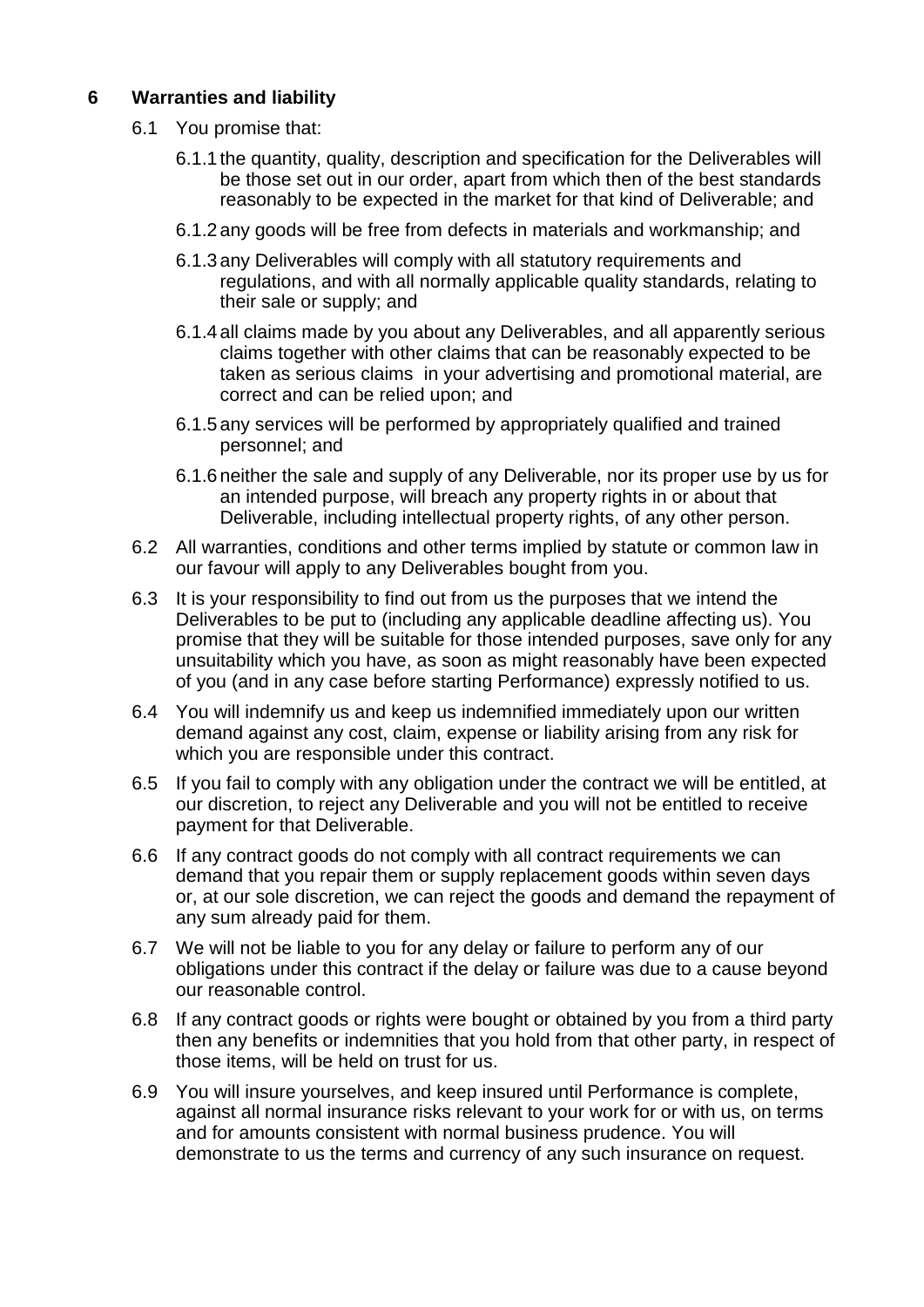# **7 Rights**

- 7.1 Any rights which you are contracted to supply must be provided to us in accordance with sections 7.2 or 7.3 as applicable.
- 7.2 This sub-section will apply to the following types of contract right: where the contract expressly identifies particular rights as covered by it; where the rights in question are evidently not unique to our Deliverable (for instance you evidently supply the same thing, in the relevant respect, to others); or if those rights evidently derive from a third party of whom the same would be true (for instance you supply software on what you have told us is a proprietary third party platform). In those cases we are not to expect full ownership of those rights. You will however validly licence those rights to us, or procure them to be validly licensed to us, on the following terms: assignable; royalty-free; covering usage for any likely intended purpose; and free of any obligation on us save such as we expressly agree in the contract or as are the minimum reasonably necessary for the maintenance of the right in question and brought to our attention prior to our order.
- 7.3 This sub-section will apply to all contract rights to which section 7.2 does not. In that case you will transfer to us, or procure to be transferred to us, with full title guarantee the ownership of those rights to the full extent (including as to territory) that we reasonably need them for our intended purposes, and to the full extent of any wider rights available to you. You will execute any documents and make any declarations reasonably required by us, now or in future, to transfer those rights, you will not exploit those rights save for us or with our written consent, and you will (to the extent not yet legally transferred) hold all such rights on trust for us absolutely for the maximum permitted period of eighty years. We have your irrevocable power of attorney to execute any such documents and make any such declarations on your behalf if you fail to do so promptly on request.
- 7.4 If you carry out any development work at our request and wholly or primarily at our expense we will own all intellectual property rights generated by that work, and section 7.3 will apply to those rights.
- 7.5 You will do anything reasonably required by us, during or after Performance, to perfect any transfer or licence of rights to us under this section or to assist us in registering or authenticating (but not at your cost enforcing or defending) those rights.

# **8 Termination**

- 8.1 If goods have been offered by you as, or if they are, standard or stock items we can, by notice to you, at any time up to delivery cancel our commitment to buy them. Any other commitment of ours to receive and pay for Deliverables may be cancelled by us as follows. We will be bound to reimburse you for all irrecoverable costs incurred, or unavoidably committed, by you up to the point of cancellation. By "costs" is meant for this purpose the direct costs to you of Performance, to an aggregate amount not exceeding 80% of the purchase price for the cancelled commitment. We will be entitled, if we wish it, to the benefit of the part-finished Deliverables in question.
- 8.2 We may suspend performance of, or cancel, or suspend and then at any subsequent time cancel, the contract without any liability to you if you breach its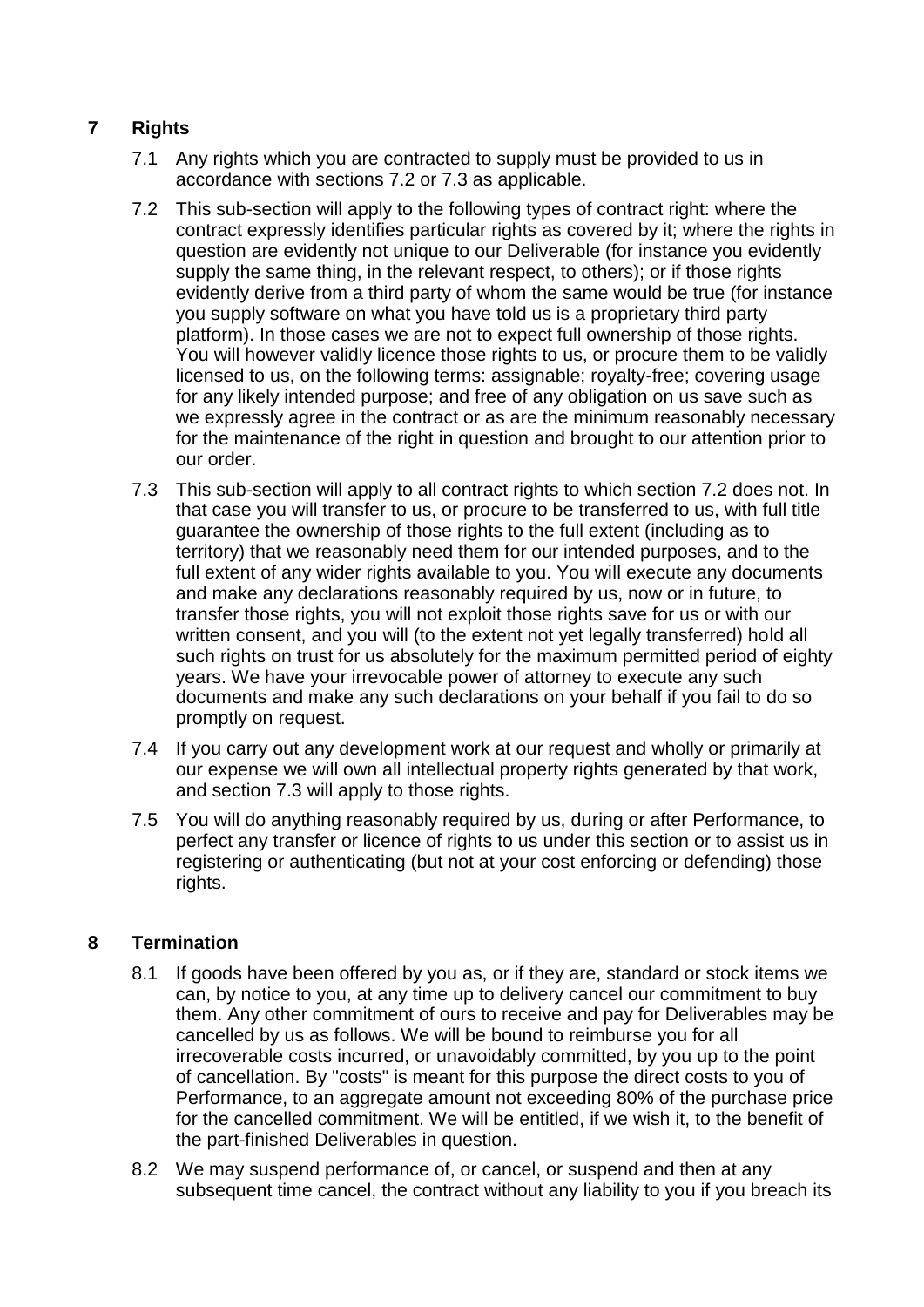terms, or if your business fails.

- 8.3 Your business will be treated for this purpose as having failed if:
	- 8.3.1 you make any voluntary arrangement with your creditors;
	- 8.3.2 (being an individual or firm) you become bankrupt;
	- 8.3.3 (being a company) you become subject to an administration order or go into liquidation;
	- 8.3.4 any third party takes possession of, or enforces rights over, any of your property or assets under any form of security ;
	- 8.3.5 you stop or threaten to stop carrying on business;
	- 8.3.6 you suffer any process equivalent to any of these, in any jurisdiction; or
	- 8.3.7 we reasonably believe that any of the events mentioned above is about to occur and we notify you accordingly.
- 8.4 Any right of cancellation or suspension under this section is additional to any rights available to us under the law of any relevant jurisdiction.

# **9 Enforcement**

- 9.1 You will keep strictly confidential all information which you learn about us or our customers, and use that information only for the performance, in good faith, of your contractual obligations to us. By way of illustration only, you may not use such information to help our competitors, poach our staff or disparage our reputation. This restriction will apply until the fifth anniversary of the contract date, and does not apply to information which was demonstrably public knowledge at the time of usage by you.
- 9.2 You acknowledge that the University is subject to the requirements of the Freedom of Information Act and the Environmental Regulations 2004 and will assist us (at your own expense) in providing any information required to enable us to comply with these information disclosure requirements.
- 9.3 Our relationship is as independent contractors only, not as partners or as principal and agent. The contract is non-assignable by you. It is assignable by us only to a company, that is in our ultimate beneficial ownership. You may not sub-contract or delegate Performance in any respect without our prior written consent.
- 9.4 You will procure that none of your associates behaves in a way which, had the behaviour been yours, would have breached the contract. We hold the contract on trust for ourselves and all associates of ours, and the contract is made for the benefit of all of them so that you will be liable for damage caused to our associates as well as ourselves. Our respective associates for this purpose are any company in our ultimate beneficial ownership.
- 9.5 No waiver by us of any breach of contract by you will be considered as a waiver of any subsequent breach of the same or any other provision, or as a release of the provision which you breached. No delay by us in enforcement, and no toleration shown by us, is to imply any waiver or compromise of our rights.
- 9.6 If any provision of these Terms is held by competent authority to be invalid or unenforceable in whole or in part the validity of the other Terms and of the remainder of the provision in question will not be affected. Every provision is severable from every other.